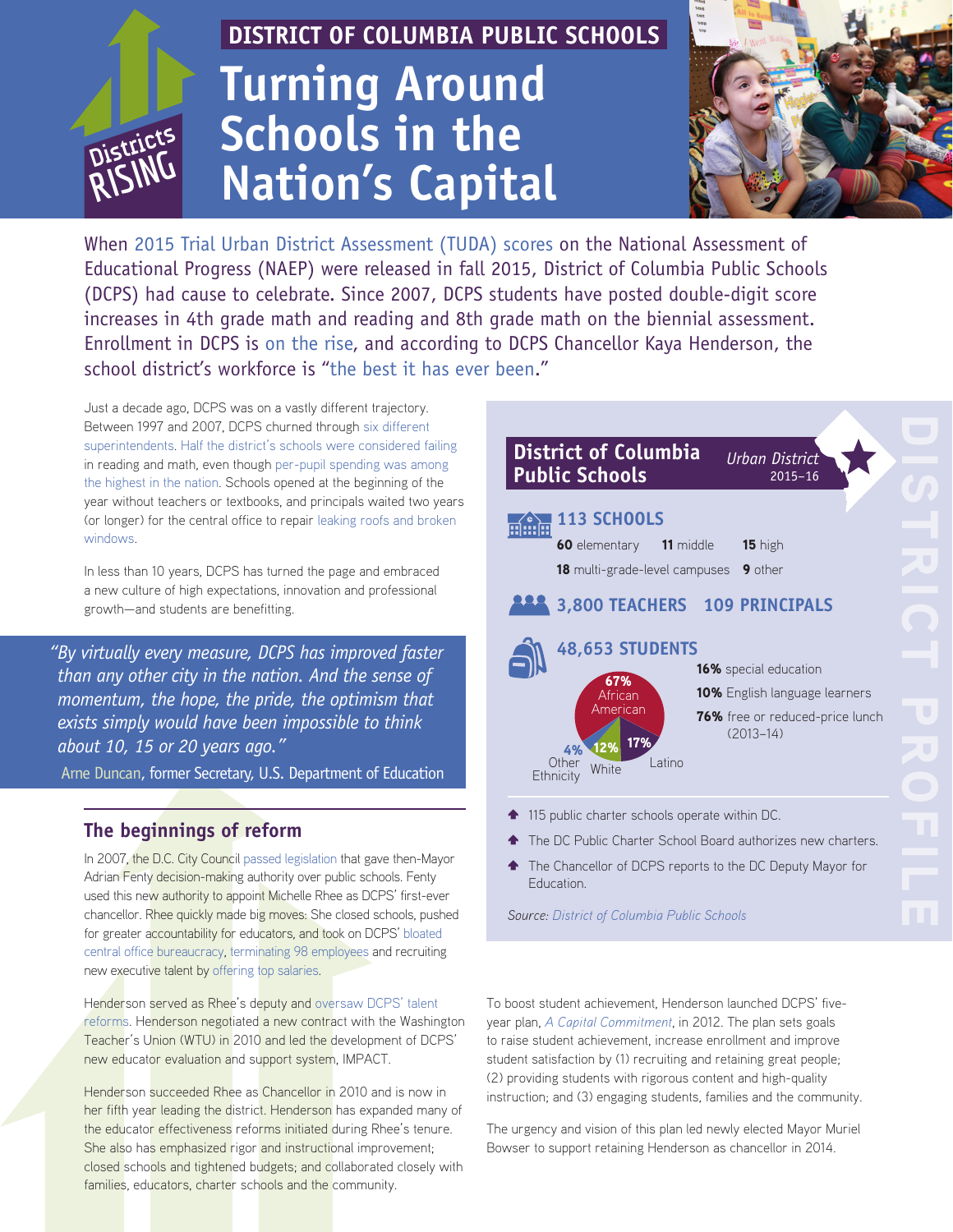# **Recruiting and retaining great people**

DCPS uses a comprehensive set of strategies to place an excellent educator in every classroom, enabled in part by the 2010 contract between DCPS and the WTU. Under [the contract](http://www.wtulocal6.org/usr/Documents/Final%20WTU%20DCPS%20Tentative%20Agreement.pdf), high-performing teachers can earn higher salaries and bonuses, and principals can dismiss low-performing teachers regardless of seniority. The contract also includes a "mutual consent" clause that eliminates guaranteed spots to teachers who lose their positions in schools and gives principals additional flexibility over who they hire.

By the time the contract was ratified, DCPS had already begun implementing [IMPACT,](http://dcps.dc.gov/node/976262) a new educator evaluation and support system, and [IMPACTplus,](http://dcps.dc.gov/page/impactplus) a performance-based compensation system for all educators. In 2012, DCPS rolled out the [Leadership](http://dcps.dc.gov/page/leadership-initiative-teachers-lift)  [Initiative for Teachers \(LIFT\)](http://dcps.dc.gov/page/leadership-initiative-teachers-lift), a career ladder that provides highperforming teachers with special recognition and leadership opportunities.

IMPACT is widely considered to be the gold standard of district evaluation and support systems. Principals observe and provide teachers with targeted feedback up to five times a year. The district [customizes](http://dcps.dc.gov/node/1110557) IMPACT for educators' specific roles and responsibilities, eschewing some of the "one-size-fits-all" policies that have undermined evaluation efforts elsewhere. And DCPS continues to improve IMPACT over time; the [latest changes](https://www.washingtonpost.com/local/education/dc-public-schools-to-overhaul-teacher-evaluation-and-training/2016/02/10/bdb9ed2a-cf41-11e5-b2bc-988409ee911b_story.html?tid=ss_tw) reflect the district's emphasis on professional learning. Beginning in 2016– 17, teachers will meet weekly with their peers and an instructional coach to discuss content and pedagogy.

Educators are eligible for annual bonuses and salary increases under [IMPACTplus](http://dcps.dc.gov/page/compensation-lift-and-impactplus), DCPS' performance-based compensation system. "Teachers don't go into the profession to become rich," says Jason Kamras, a former National Teacher of the Year who now is DCPS' chief of instructional practice and an early architect of IMPACT. "But they certainly deserve to be. So that's what we set out to achieve in DCPS." Highly effective educators at high-poverty schools are eligible for bonuses of up to \$10,000, plus an additional \$10,000 if they teach at one of DCPS' 40 lowest-performing schools. IMPACTplus is a retention strategy, so educators receive bonuses only if they plan to return to the classroom. [In 2010–11](http://www.nytimes.com/2012/01/01/education/big-pay-days-in-washington-dc-schools-merit-system.html?_r=1), DCPS awarded bonuses to 476 of its 3,600 educators, and 235 of these educators also received salary increases.

*"LIFT is innovative and it demonstrates DCPS' commitment to the profession. Teachers come to DCPS because they have opportunities to take on leadership roles without leaving the classroom."* Meghan Raderstrong, Teacher, Tubman Elementary, DCPS

[LIFT](http://dcps.dc.gov/page/leadership-initiative-teachers-lift), DCPS' career ladder, provides teachers with additional compensation and advancement opportunities without them having to leave the classroom. Teachers advance through stages of the career ladder by earning Effective or Highly Effective IMPACT ratings. As they advance, teachers can [earn a higher base salary](http://dcps.dc.gov/page/compensation-lift-and-impactplus) and participate in [leadership opportunities](http://dcps.dc.gov/page/leadership-opportunities-lift) involving policy design and implementation, curriculum development, coaching and mentoring, and recruitment and selection.

# **IMPACT improves teaching quality by…**

…differentiating teacher performance

**n** Ineffective **n** Minimally Effective **Developing**  $\frac{New in}{2012-1}$  $\blacksquare$  Effective  $\blacksquare$  Highly Effective *2012–13*

| $\frac{1\%}{5\%}$<br>$2012 - 13$ | 20% | 44% | 29% |  |
|----------------------------------|-----|-----|-----|--|
| 1% 9%<br>$2011 - 12$             |     | 68% | 21% |  |
| 2010-11 2% 13%                   |     | 69% | 16% |  |
| 2009-10 2% 16%                   |     | 66% | 16% |  |

### …helping struggling teachers get better



The amount DCPS is spending to fund the district's professional development system, where teachers meet weekly with small groups of their peers and an instructional coach



Teachers at early stages of the career ladder are observed five times a year, compared to expert teachers, who are observed 1–3 times a year

…and hiring and retaining high-performers



Educators who have received more than \$44.9 million in performance-related bonuses under IMPACT since 2009–10



Teachers who leave for performancerelated reasons are replaced by teachers who increase their students' learning by an average of four additional months

*[Source:](http://dcps.dc.gov/service/school-data) District of Columbia Public Schools*

DCPS' educator effectiveness reforms have been controversial at times—in 2013, DCPS discovered [errors in the evaluation ratings](https://www.washingtonpost.com/local/education/dc-school-officials-44-teachers-were-given-mistaken-performance-evaluations/2013/12/23/c5cb9f26-6c0c-11e3-a523-fe73f0ff6b8d_story.html) of 44 teachers, and researchers have found that teachers deemed most effective are [more likely to teach in the wealthiest parts of the city—](https://www.washingtonpost.com/local/education/district-embarks-on-plan-to-bring-more-quality-teachers-to-poor-schools/2015/02/06/b82d25b6-ae0e-11e4-9c91-e9d2f9fde644_story.html)but IMPACT and its progeny are working largely as they were intended. [Researchers](http://www.nber.org/papers/w19529.pdf) found that IMPACT caused minimally effective teachers to substantially improve their performance and helped the district retain 92 percent of its highly effective teachers. In the past six years, DCPS has dismissed in total [over 400 teachers](https://www.washingtonpost.com/local/education/98-dc-teachers-fired-for-poor-performance-school-officials-say/2012/08/01/gJQAu67vPX_story.html) (roughly 4 percent of its teaching force) for performance-related reasons and replaced them with better teachers who accelerate their students' learning by an average of four additional months.

Meghan Raderstrong, a teacher at Tubman Elementary, credits LIFT with helping to recruit effective teachers. "LIFT is innovative and it demonstrates DCPS' commitment to the profession. Teachers come to DCPS because they have opportunities to take on leadership roles without leaving the classroom."

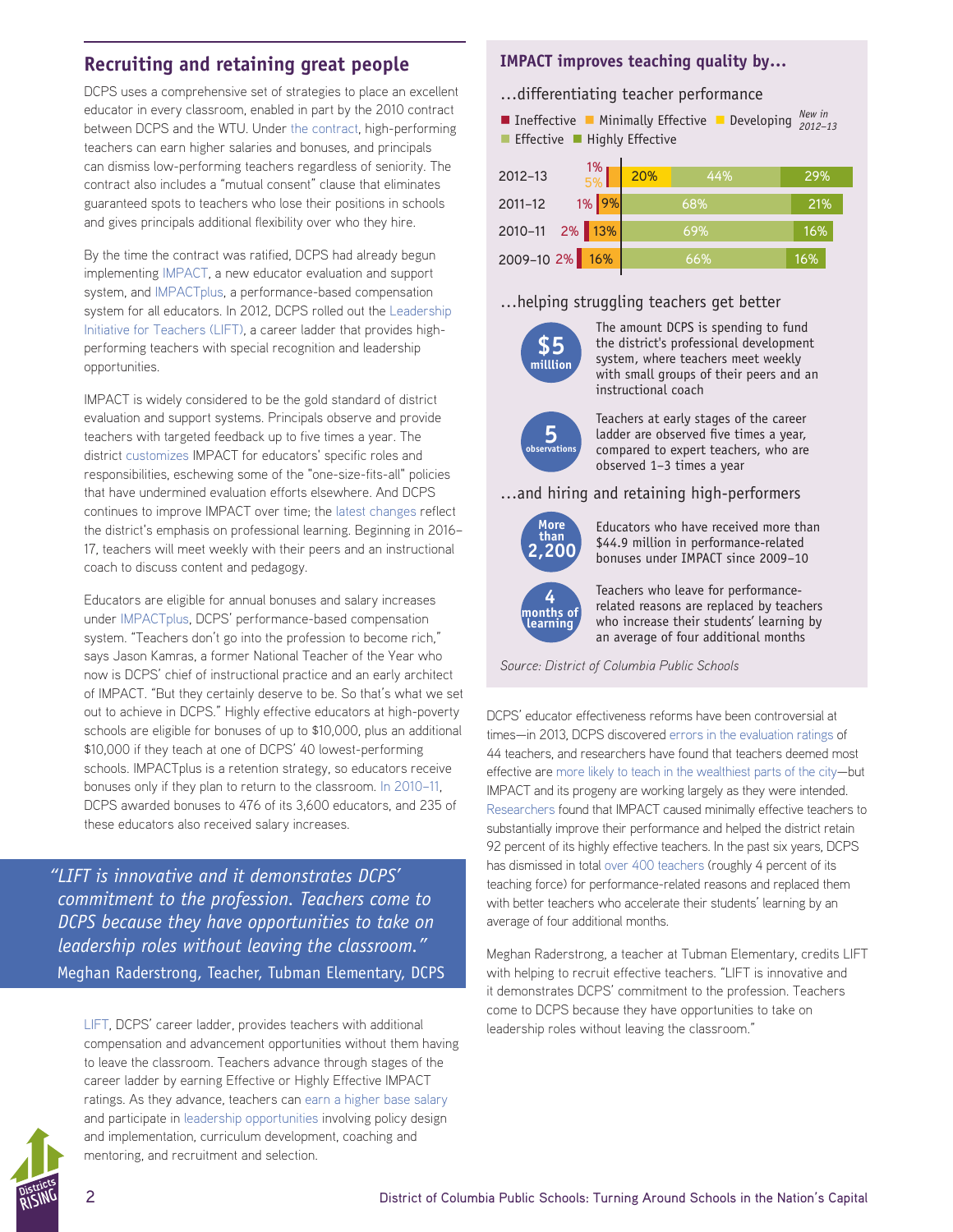# **Providing students with rigorous content and high-quality instruction**

DCPS also is committed to increasing rigor in classroom instruction and better preparing students for college and careers. DCPS is implementing the Common Core State Standards (CCSS) and administering the Partnership for Assessment of Readiness for College and Careers (PARCC) assessments to measure students' ability to think critically and solve complex problems.

*"We needed a curriculum strategy that matches our talent strategy. Our teachers want to be creative. They don't want to teach in a place where every lesson is scripted."* 

Brian Pick, Chief Officer of Teaching and Learning, DCPS

DCPS assembled teachers and content experts to create CCSSaligned units of study and scope and sequence guides. DCPS shares instructional planning resources through an online portal and provides teachers with school-based coaching on incorporating instructional shifts into daily lessons. DCPS also schedules systemic professional development days after interim assessments so that teachers can reflect on their instructional strategies and discuss how students are progressing toward mastery of standards.

DCPS requires teachers to use district-developed instructional materials, but Brian Pick, the chief officer of teaching and learning, encourages teachers to "elegantly adapt" the curriculum and materials to meet their own style and students' needs. Teachers can choose different texts, add resources or even alter the pacing and sequence of activities, provided they don't change the cognitive demand placed on the student. "We have a lot of great teachers because of our talent efforts, and they appreciate the flexibility,"

# **DCPS and Public Charter Schools, Partners in Educating DC Students**

The first public charter school in DC opened in 1996. Today, [44.6](http://www.dcpcsb.org/facts-and-figures-market-share)  [percent of DC students attend public charter schools,](http://www.dcpcsb.org/facts-and-figures-market-share) the [third-highest](http://www.publiccharters.org/wp-content/uploads/2014/12/2014_Enrollment_Share_FINAL.pdf)  [percentage](http://www.publiccharters.org/wp-content/uploads/2014/12/2014_Enrollment_Share_FINAL.pdf) of all major U.S. cities.

Although schools compete for students and the financial stakes are high, DCPS and public charter schools have found opportunities to collaborate. "DCPS and the charter sector share the same vision for our city—a world-



class education for every student," says Jennie Niles, DC's deputy mayor for education. *Race to the Top* brought together DCPS and public charter school teachers to collaborate on professional development materials. Niles also points to professional networks, like Teach For America and New Leaders, that work and share ideas across both sectors. DCPS and charters also partnered with the deputy mayor for education to create [My School DC,](http://www.myschooldc.org/) a common application and lottery for the district's public school options, both charter and traditional. This year, Niles is launching a task force to identify new ways for DCPS and public charter schools to collaborate and improve the education experiences of students and families.

# **Cornerstones: Providing all students with quality learning experiences**



"I think Cornerstones is going to offer a really unique opportunity for DC students and teachers. Not only will it bring all of the content together into a meaningful

problem for students to solve collaboratively, but the teachers will have the lesson plans, the resources, the professional development, the opportunity to reflect, and it will be available to all teachers and all students, providing a real equitable platform for all of DC students."

> *Vanessa Ford, Think Tank Facilitator/Science Coordinator, Maury Elementary School*

Pick notes. "We needed a curriculum strategy that matches our talent strategy. Our teachers want to be creative. They don't want to teach in a place where every lesson is scripted."

This year, DCPS is rolling out [Cornerstones,](https://www.youtube.com/watch?v=f9ij7uQbne4) engaging and rigorous lessons that are part of the DCPS curriculum, aligned to CCSS, and taught through proven, high-impact instructional models. Every DCPS student experiences Cornerstones in all grades and subject areas. In 2nd grade PE classes, for example, all students will learn how to ride a bicycle as part of a unit plan that includes content on health, nutrition and reading maps.

# **Engaging students, families and the community**

Under Chancellor Henderson's leadership, DCPS has made family and community engagement a key component of its theory of action to improve schools. "We've built great systems for attracting, building and retaining high quality educators, and we've built a rigorous curriculum for all kids," explains Josephine Bias-Robinson, the chief of the Office of Family and Public Engagement. "But research tells us that if a school system doesn't also focus on family engagement, then chances of sustaining improved student outcomes drops to almost zero. Our commitment and approach to engagement is helping to transform educational experiences for DCPS families and students."

Chancellor Henderson engaged parents and educators when she proposed to close 20 under-enrolled schools in 2012. DCPS held public hearings, hosted community meetings and created a website to encourage the public to comment on the proposal. "We received over two thousand comments on the proposal," Robinson says, "and I read every single one before we made the final decision. The feedback informed our decision to only close 15 of the schools we had initially proposed. This was markedly different from previous school closing processes."

DCPS also created CCSS-related materials for families, including grade-specific [Parent Roadmaps](http://dcps.dc.gov/publication/supporting-your-kindergartener-home) and [Curriculum Guides](http://dcps.dc.gov/node/1114421) that help parents understand the standards and how they can support their children's learning at home. High school level guides also provide parents and students with information about applying to college and entering the work force.

**RISING**